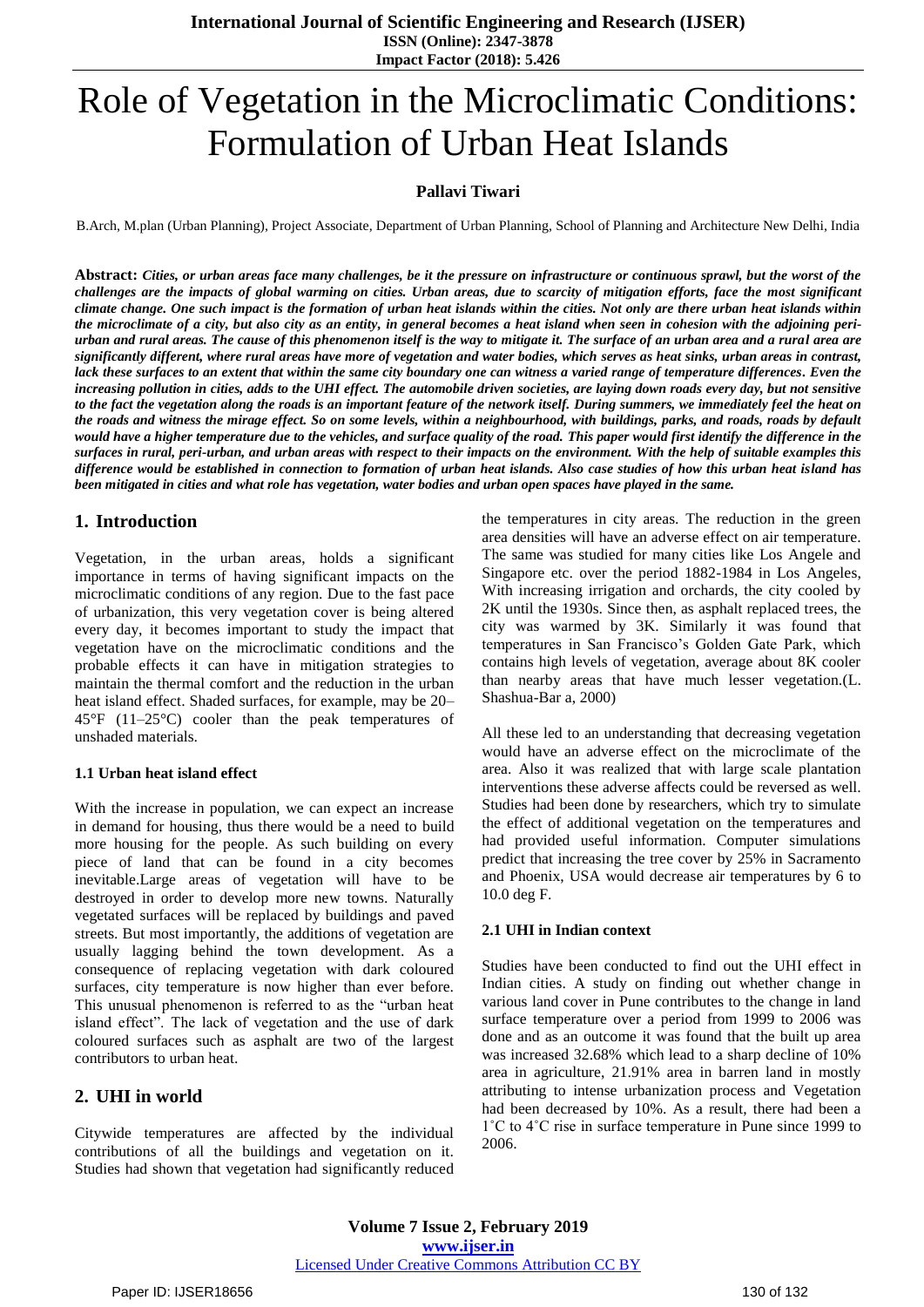

**Figure 1:** Pune Land cover (a) 1999, (b) 2006

Similarly in Bangalore, during a study it was found that the rapid development of urban sprawl has many potentially detrimental effects including the loss of valuable agricultural and eco-sensitive (e.g. wetlands, forests) lands, enhanced energy consumption and greenhouse gas emissions from increasing private vehicle use. Vegetation has decreased by 32% from 1973 to 1992, by 38% from 1992 to 2002 and by 63% from 2002 to 2009. Disappearance of water bodies or sharp decline in the number of waterbodies in Bangalore is mainly due to intense urbanisation and urban sprawl. Many lakes (54%) were unauthorised encroached for illegal buildings. Field survey shows that nearly 66% of lakes are sewage fed, 14% surrounded by slums and 72% showed loss of catchment area. It is clear that urban areas that include commercial, industrial and residential land exhibited the highest temperature followed by open ground. The lowest temperature was observed in water bodies across all years and vegetation. (T.V., 2010)



**Figure 2:** Land cover Bangalore

In case of Delhi, it is observed that temperature has risen 2 degree C to 3 degree C in just 15 years. This has happened due to decreasing vegetation in the urban areas and the increase percentage of barren lands in the peripheral areas of the city. There is a constant reduction in the heat sinks which results in formation of urban hotspots or urban heat islands.



**Figure 3:** Land surface temperature of Delhi

Similar results were observed in other Indian cities of various class size. There was found a direct interrelationship between urban vegetation area which acts as a heat sink and the urban land surface temperatures.

Even on a smaller scale, like a neighbourhood, the effect of vegetation on the microclimatic condition of the area can be observed to have lower temperatures when compared to surrounding areas. In the fig below one can see the difference in temperature around the area with buit-up mass and the area with vegetation.



**Figure 4:** Lower temperature in area with more vegetation

**Volume 7 Issue 2, February 2019 www.ijser.in** Licensed Under Creative Commons Attribution CC BY